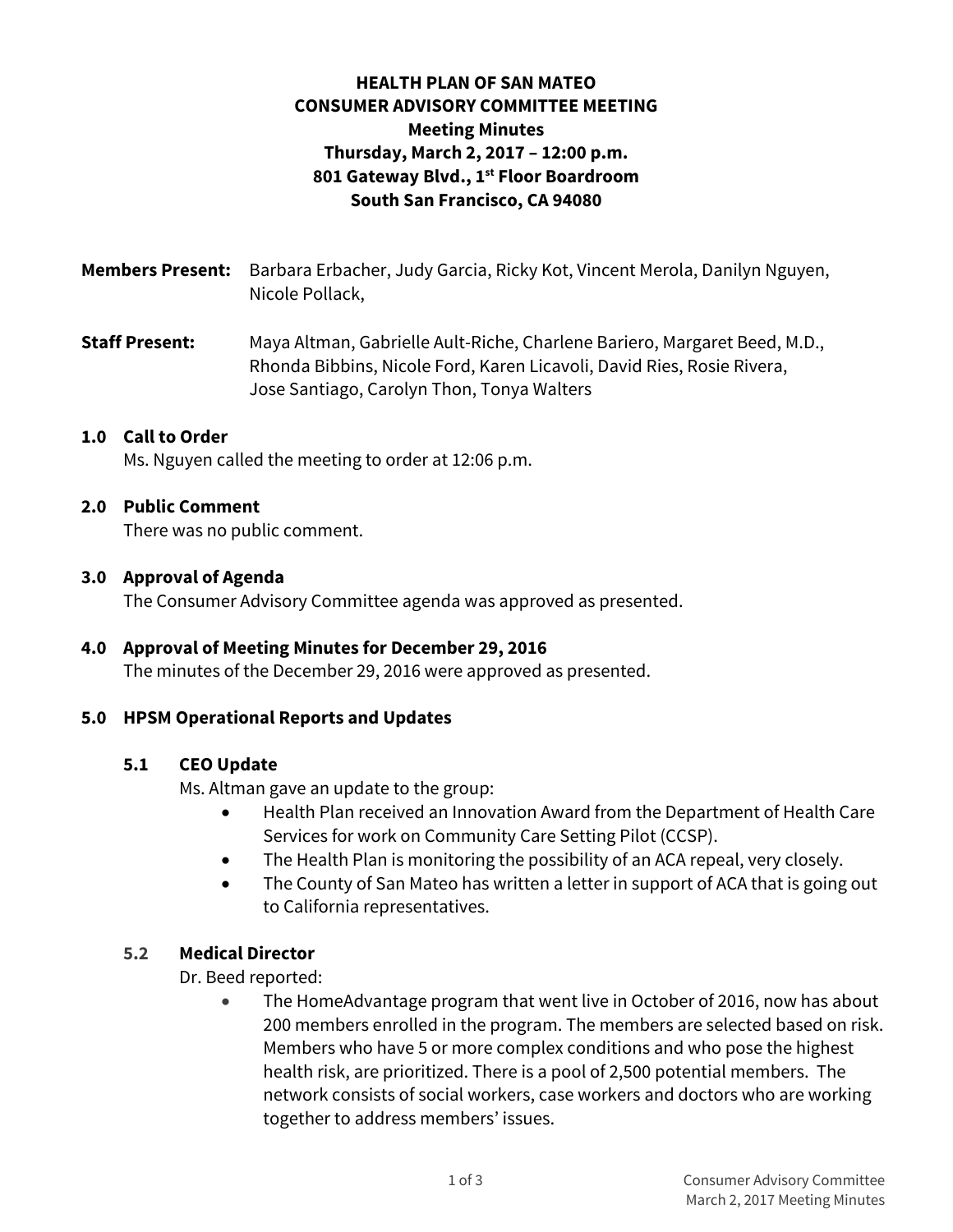- Ms. Pollack asked whether HomeAdvantage interferes or conflicts with Whole Person Care (WPC). Ms. Altman clarified that the distinction lies in member eligibility. Those who are eligible for WPC are mostly Medi-Cal members, not necessarily duals. Where HomeAdvantage is exclusively for duals.
- Ms. Nguyen asked if people could be served by multiple programs. Dr. Beed informed the group that it is possible for one person to be eligible and served by multiple programs, but they would not receive the same service from multiple programs. This is the type of overlap the Health Plan and partner agencies are attempting to avoid.

## **5.3 Member Services**

Mr. Santiago verbally reviewed the written Members Services/CareAdvantage report and reported on the following:

- Enrollment is over 148,000 members, Medi-Cal enrollments continue to increase due to Medi-Cal expansion.
- Magellan Health will administer the Behavioral Health Therapy services.
- HPSM's Landmark program has been renamed HomeAdvantage.
- In October of 2016, HPSM mailed closure letters to 621 DSNP members.

# **5.4 Health Education Update**

Ms. Licavoli provided an update on the Health Education, Diabetes/Weight Watcher's program. After a needs assessment survey identified that members wanted more information on weight management and healthy eating, the health education department bolstered the diabetes management classes and partnered with Weight Watcher's to give members options for weight management and nutrition.

Ms. Licavoli visited the sites that conduct the diabetes/weight management classes. The sites visited were: Fair Oaks, Seton, Mills-Peninsula and San Mateo Medical Center. Two of the sites offer classes in Spanish. The classes are mostly lecture but there are interactive activities, for example the trainer brings in samples of food portions. They also illustrate what grams of sugar look like, so that members are more aware of how much sugar is in the different foods they eat. On the member assessment forms, they enjoy this portion of the class.

There is also a Weight Watchers (WW) program, where HPSM provides 5 vouchers to eligible members to attend a WW class near them. To be eligible for the program, members must be over 18, with a BMI over 25, and be ready for the program. After attending 5 classes, members can send in proof of attendance and receive another 5 vouchers, for up to a total of 20 vouchers. The one drawback to the WW's program is that it does not provide classes in Spanish and this might dissuade some Spanish speaking members.

The program objective is to help members manage weight by learning healthy eating habits, portion control, and providing a support group. A measurement of success is whether the member can lose 5% of their weight during the program. For members who participated in the program, they lost the 5% and/or said they learned from the program.